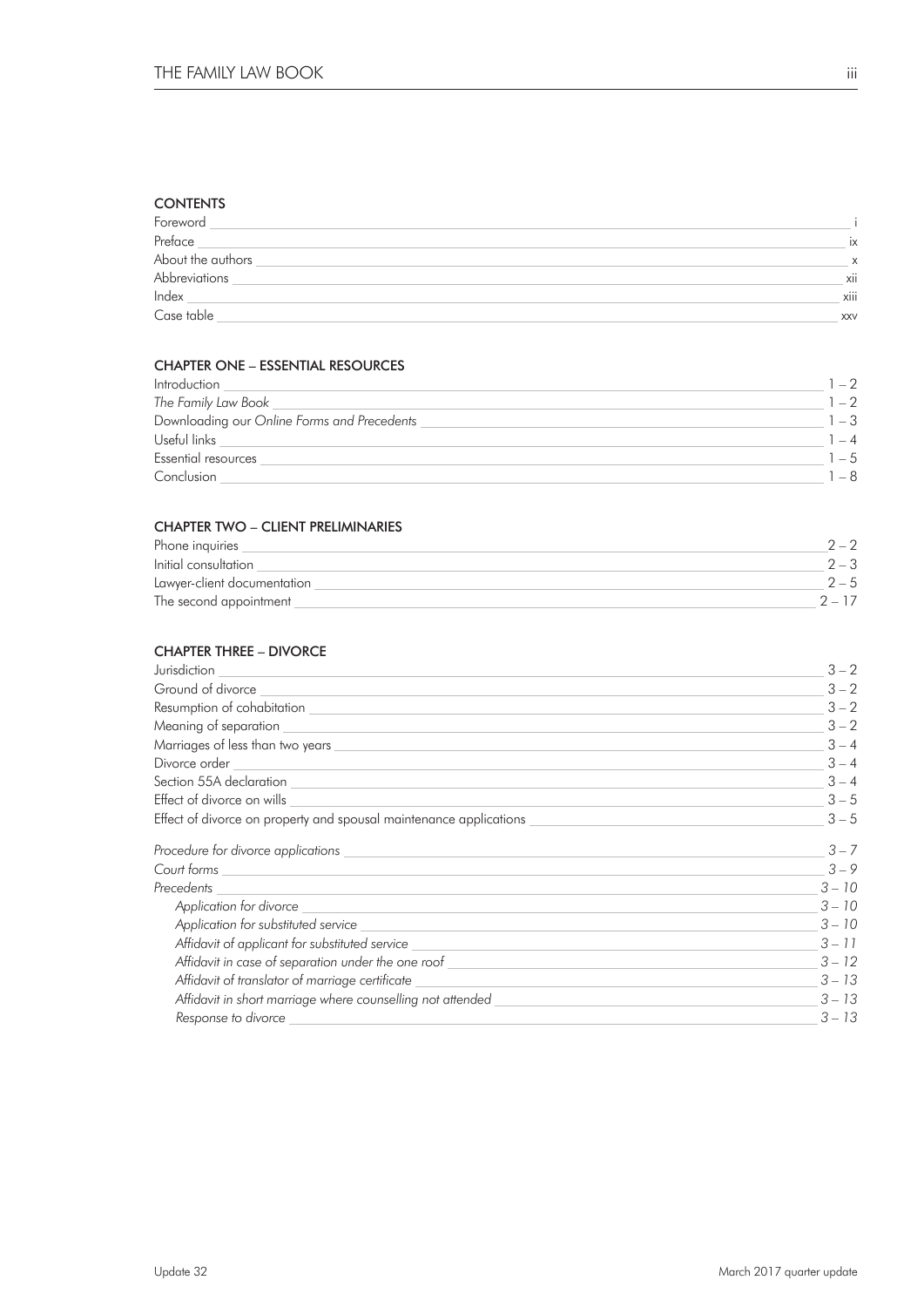### CHAPTER FOUR – CHILDREN

| Jurisdiction                                                                                                                                                                                                                         |          | $4 - 4$  |  |
|--------------------------------------------------------------------------------------------------------------------------------------------------------------------------------------------------------------------------------------|----------|----------|--|
| Obligations of lawyers                                                                                                                                                                                                               |          | $4 - 5$  |  |
| Family counselling                                                                                                                                                                                                                   |          | $4 - 6$  |  |
| Family dispute resolution (FDR)                                                                                                                                                                                                      |          | $4 - 7$  |  |
| Interim injunctions                                                                                                                                                                                                                  |          | $4 - 8$  |  |
| Personal protection <u>substantial and the set of the set of the set of the set of the set of the set of the set of the set of the set of the set of the set of the set of the set of the set of the set of the set of the set o</u> |          | $4 - 8$  |  |
| Sole occupancy and the state of the state of the state of the state of the state of the state of the state of the state of the state of the state of the state of the state of the state of the state of the state of the stat       |          | $4 - 10$ |  |
| Parenting orders                                                                                                                                                                                                                     |          | $4 - 11$ |  |
| Objects of "Part VII - Children"                                                                                                                                                                                                     |          | $4 - 14$ |  |
| Principles underlying those objects _                                                                                                                                                                                                |          | $4 - 14$ |  |
| Child's best interests paramount consideration _                                                                                                                                                                                     |          | $4 - 15$ |  |
|                                                                                                                                                                                                                                      |          | $4 - 15$ |  |
| Parental responsibility                                                                                                                                                                                                              |          | $4 - 17$ |  |
| Presumption of equal shared parental responsibility _____________________________                                                                                                                                                    |          | $4 - 18$ |  |
| Equal time or substantial and significant time with each parent ___________________________________                                                                                                                                  |          | $4 - 23$ |  |
| Equal time                                                                                                                                                                                                                           |          | $4 - 26$ |  |
|                                                                                                                                                                                                                                      | $4 - 29$ |          |  |
| Research studies<br>and the control of the control of the control of the control of the control of the control of the control of the                                                                                                 |          | $4 - 30$ |  |
| Neither equal nor substantial and significant time when the contract of the contract of the contract of the contract of the contract of the contract of the contract of the contract of the contract of the contract of the co       | $4 - 32$ |          |  |
| The court's approach to interim hearings                                                                                                                                                                                             |          | $4 - 33$ |  |
| Strategies for both parents to have meaningful involvement _____________________                                                                                                                                                     | $4 - 35$ |          |  |
| Section 60CC factors                                                                                                                                                                                                                 |          | $4 - 36$ |  |
|                                                                                                                                                                                                                                      |          | $4 - 43$ |  |
| Child's education                                                                                                                                                                                                                    |          | $4 - 43$ |  |
| Child's passport                                                                                                                                                                                                                     |          | $4 - 43$ |  |
|                                                                                                                                                                                                                                      |          | $4 - 44$ |  |
| Relocation                                                                                                                                                                                                                           |          | $4 - 46$ |  |
| Court sanction of special medical procedures with the contract of the contract of the contract of the contract of the contract of the contract of the contract of the contract of the contract of the contract of the contract       | $4 - 50$ |          |  |
| Paternity                                                                                                                                                                                                                            |          | $4 - 52$ |  |
|                                                                                                                                                                                                                                      |          | $4 - 54$ |  |
|                                                                                                                                                                                                                                      |          | $4 - 55$ |  |
| Contravention of parenting orders __________                                                                                                                                                                                         |          | $4 - 71$ |  |
| Family consultants                                                                                                                                                                                                                   |          | $4 - 73$ |  |
| Independent children's lawyer                                                                                                                                                                                                        |          | $4 - 74$ |  |
| Less Adversarial Trials (LAT) (for child cases in Family Court) _________________                                                                                                                                                    |          | $4 - 76$ |  |
|                                                                                                                                                                                                                                      |          |          |  |
| Procedure for child matters <b>Exercise 2008</b>                                                                                                                                                                                     |          | $4 - 77$ |  |
| Court forms                                                                                                                                                                                                                          |          | $4 - 82$ |  |
| Court fees                                                                                                                                                                                                                           |          | $4 - 85$ |  |
| Precedents                                                                                                                                                                                                                           |          | $4 - 86$ |  |
| Family dispute resolution (FDR) letter _                                                                                                                                                                                             |          | 4 – 86   |  |
|                                                                                                                                                                                                                                      |          | $4 - 87$ |  |
| Interim orders                                                                                                                                                                                                                       |          | 4 – 88   |  |
| Interim parenting orders and the contract of the contract of the contract of the contract of the contract of the contract of the contract of the contract of the contract of the contract of the contract of the contract of t       |          | $4 - 88$ |  |
| Family report                                                                                                                                                                                                                        |          | $4 - 88$ |  |
| Appointment of an independent children's lawyer<br>the control of the control of the control of the control of the control of the control of                                                                                         |          | $4 - 88$ |  |
| Recovery order - child taken in breach of parenting order <b>with an amount of the contract of the contract of the contract of the contract of the contract of the contract of the contract of the contract of the contract of t</b> |          | $4 - 88$ |  |
| Injunction for return of child – where no parenting order _______________________                                                                                                                                                    |          | $4 - 89$ |  |
| Injunction - where flight risk<br>and the control of the control of the control of the control of the control of the control of the control of the                                                                                   |          | $4 - 89$ |  |
| Watch List order                                                                                                                                                                                                                     |          | $4 - 89$ |  |
| Location order (also, publication order online)_________________________________                                                                                                                                                     |          | $4 - 90$ |  |
| Commonwealth information order contract to the contract of the contract of the contract of the contract of the contract of the contract of the contract of the contract of the contract of the contract of the contract of the       |          | $4 - 90$ |  |
| Drug testing of a party                                                                                                                                                                                                              |          | $4 - 90$ |  |
| Psychiatric assessment of other party                                                                                                                                                                                                |          | $4 - 91$ |  |
| Injunction for personal protection of child or party ____________________________                                                                                                                                                    |          | $4 - 91$ |  |
|                                                                                                                                                                                                                                      |          | $4 - 91$ |  |
| Costs                                                                                                                                                                                                                                |          | $4 - 91$ |  |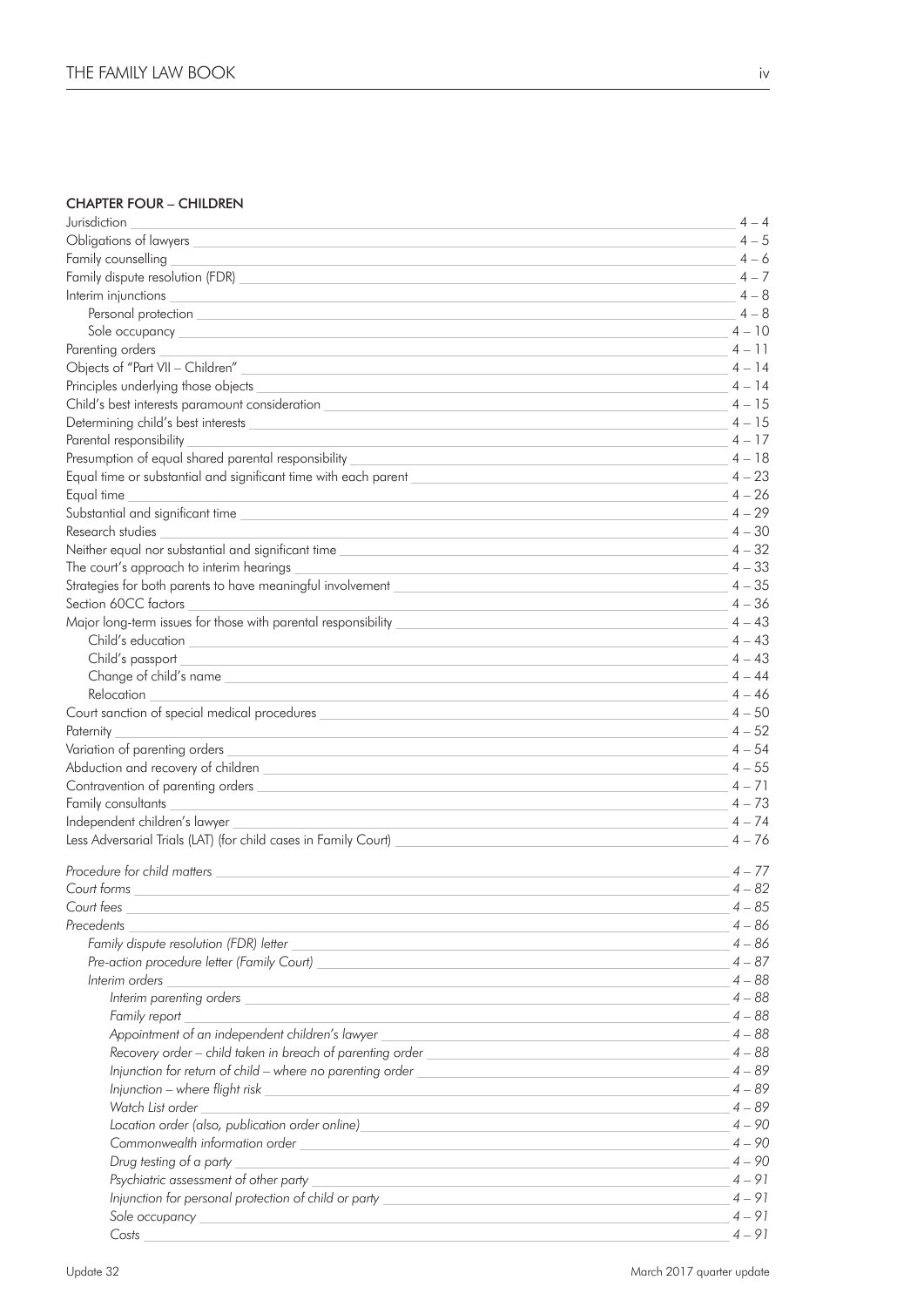# CHAPTER FOUR – CHILDREN (CONTINUED)

| Applicant's affidavit – for non-filing of FDR certificate                                                                                          | $4 - 93$      |
|----------------------------------------------------------------------------------------------------------------------------------------------------|---------------|
| Sample of undertaking                                                                                                                              | $4 - 94$      |
| Final orders                                                                                                                                       | $4 - 95$      |
| Final parenting orders                                                                                                                             | $4 - 95$      |
|                                                                                                                                                    | $4 - 99$      |
| Paternity testing                                                                                                                                  | $4 - 99$      |
|                                                                                                                                                    | $4 - 100$     |
| Permission for overseas relocation                                                                                                                 | $4 - 101$     |
| Sample affidavits for interim hearings                                                                                                             | $4 - 105$     |
| Affidavit of applicant for recovery order and other interim orders as above _______________________                                                | $4 - 105$     |
| Affidavit of applicant for injunction (flight risk or unilateral relocation)                                                                       | $4 - 108$     |
| Affidavit of father seeking interim order for equal or substantial time                                                                            | $4 - 110$     |
| Affidavit of mother seeking less ambitious interim order than father                                                                               | $4 - 117$     |
| Affidavit of mother for protective injunction and supervision of (or limited) father's time                                                        | $4 - 124$     |
| Sample affidavits for final hearings                                                                                                               | $4 - 132$     |
| Affidavit of father seeking equal or substantial time with his child                                                                               | $4 - 132$     |
| Affidavit of mother seeking less ambitious final order than Father _<br>the control of the control of the control of the control of the control of | $4 - 139$     |
| Affidavit of mother seeking supervised (or limited) parenting order                                                                                | $4 - 146$     |
| Affidavit of mother seeking to relocate with child (interstate or overseas) ________________________                                               | $4 - 153$     |
| Affidavit of respondent father opposing relocation application                                                                                     | $4 - 160$     |
| Affidavit of applicant for variation of parenting order                                                                                            | $4 - 165$     |
| Affidavit of applicant for an order for paternity testing                                                                                          | $4 - 166$     |
| Affidavit of applicant for court sanction of a special medical procedure                                                                           | $4 - 167$     |
| Affidavit of medical or psychological expert as to court sanction of special medical procedure _________                                           | $4 - 169$     |
| Parenting plan                                                                                                                                     | <b>ONLINE</b> |

### CHAPTER FIVE – CHILD SUPPORT AND MAINTENANCE

| Introduction                                                                                                                                                                                                                         | $5 - 3$       |
|--------------------------------------------------------------------------------------------------------------------------------------------------------------------------------------------------------------------------------------|---------------|
| Administrative assessment experience of the state of the state of the state of the state of the state of the state of the state of the state of the state of the state of the state of the state of the state of the state of        | $5 - 4$       |
| Right to apply<br><u> 1989 - Johann Stein, mars an deus Amerikaansk kommunister (</u>                                                                                                                                                | $5 - 4$       |
| The child support formula that the children control of the children control of the children control of the children control of the children control of the children control of the children control of the children control of       | $5 - 4$       |
| The relevant legislation<br><u> 1989 - Johann Stoff, amerikansk politiker (* 1908)</u>                                                                                                                                               | $5 - 8$       |
| The exclusion of extra income after separation with a state of the set of the second second service of the set of the set of the set of the set of the set of the set of the set of the set of the set of the set of the set o       | $5 - 8$       |
|                                                                                                                                                                                                                                      | $5 - 8$       |
|                                                                                                                                                                                                                                      | $5 - 8$       |
| Child support estimator that the contract of the contract of the contract of the contract of the contract of the contract of the contract of the contract of the contract of the contract of the contract of the contract of t       | $5 - 8$       |
| Administrative review<br><u> 1980 - Jan Samuel Barbara, martin da shekara ta 1980 - An tsara tsara tsara tsara tsara tsara tsara tsara tsa</u>                                                                                       | $5 - 9$       |
| Notification by a parent of change to a formula element with a state of the state of the state of change to a formula element                                                                                                        | $5 - 9$       |
|                                                                                                                                                                                                                                      | $5 - 10$      |
| Administrative change of assessment in special circumstances <b>contracts</b> and the contract of the contract of the contract of the contract of the contract of the contract of the contract of the contract of the contract of t  | $5 - 10$      |
| Objection requiring Child Support Registrar to reconsider _______________________                                                                                                                                                    | $5 - 10$      |
| Review by Administrative Appeals Tribunal (AAT) ________________________________                                                                                                                                                     | $5 - 11$      |
| Administrative forms                                                                                                                                                                                                                 | $5 - 12$      |
| Child support and maintenance work still available to lawyers <b>with a common control of the control of the control of the control of the control of the control of the control of the control of the control of the control of</b> | $5 - 16$      |
| Paternity disputes<br>and the control of the control of the control of the control of the control of the control of the control of the                                                                                               | $5 - 17$      |
|                                                                                                                                                                                                                                      | $5 - 21$      |
| Application to court for non-periodic child support <b>container the contact of the contact of the contact of the contact of the contact of the contact of the contact of the contact of the contact of the contact of the conta</b> | $5 - 30$      |
| Modification of orders for non-periodic child support <b>container and containers</b> and containers are the contact of                                                                                                              | $5 - 35$      |
| Child support agreements                                                                                                                                                                                                             | $5 - 36$      |
|                                                                                                                                                                                                                                      | $5 - 42$      |
| Precedent limited child support agreement<br><u> 1980 - Johann Stein, marwolaethau a bhann an t-Amhair ann an t-Amhair an t-Amhair an t-Amhair an t-Amhair an</u>                                                                    | $5 - 49$      |
| Letter of advice to client as to proposed child support agreement _________________________________                                                                                                                                  | <b>ONLINE</b> |
|                                                                                                                                                                                                                                      | $5 - 53$      |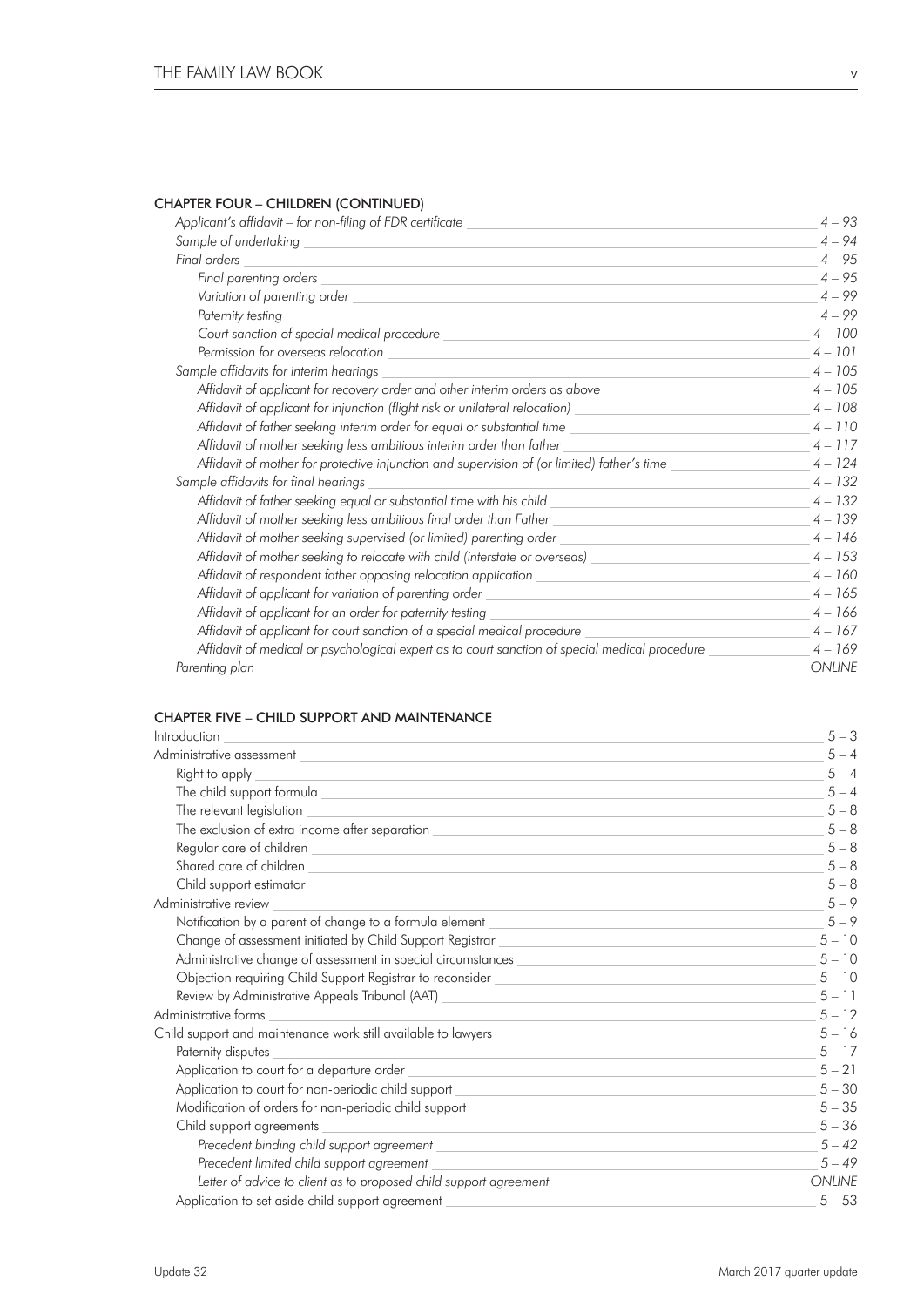### CHAPTER FIVE – CHILD SUPPORT AND MAINTENANCE (CONTINUED)

| Application for a stay of proceedings                                                                                                                                                                                                | $5 - 55$  |
|--------------------------------------------------------------------------------------------------------------------------------------------------------------------------------------------------------------------------------------|-----------|
| Appeal to a court from AAT on a question of law                                                                                                                                                                                      | $5 - 56$  |
| Application to amend assessment over 18 months old <b>container the contact of the contact of the contact of the contact of the contact of the contact of the contact of the contact of the contact of the contact of the contac</b> | $5 - 56$  |
|                                                                                                                                                                                                                                      | $5 - 57$  |
|                                                                                                                                                                                                                                      | $5 - 60$  |
| Maintenance of step-children                                                                                                                                                                                                         | $5 - 62$  |
|                                                                                                                                                                                                                                      | $5 - 63$  |
|                                                                                                                                                                                                                                      | $5 - 64$  |
| Collection of child support and child maintenance ______________________________                                                                                                                                                     | $5 - 65$  |
| Court procedure and forms for child support matters                                                                                                                                                                                  | $5 - 67$  |
| Precedents                                                                                                                                                                                                                           | $5 - 71$  |
| Application for s 106A declaration (respondent is child's father) (with sample affidavit in support)                                                                                                                                 | $5 - 71$  |
| Application for s 107 declaration (applicant is not child's father) (with sample affidavit in support)                                                                                                                               | $5 - 73$  |
| Application for departure order (with sample affidavit in support)                                                                                                                                                                   | $5 - 75$  |
| Application for non-periodic provision of child support (e.g. school fees) (with sample affidavit in support)                                                                                                                        | $5 - 83$  |
| Application for lump sum payment of child support (with sample affidavit in support)                                                                                                                                                 | $5 - 86$  |
| Application to vary order for non-periodic provision or lump sum payment (with sample affidavit in support)                                                                                                                          | $5 - 89$  |
| Application to set aside child support agreement (with sample affidavit in support) ________________                                                                                                                                 | $5 - 91$  |
| Application for a stay of proceedings (with sample affidavit in support)<br><u> 1989 - Johann Barn, mars ann an t-Amhain Aonaich an t-Aonaich an t-Aonaich ann an t-Aonaich ann an t-Aonaich</u>                                     | $5 - 95$  |
| Appeal to a court from AAT on a question of law                                                                                                                                                                                      | $5 - 98$  |
| Application for leave to amend an old assessment (with sample affidavit in support)                                                                                                                                                  | $5 - 99$  |
| Application for maintenance of child over 18 (with sample affidavit in support) ______________________________                                                                                                                       | $5 - 102$ |
| Application for maintenance of a step-child (with sample affidavit in support)                                                                                                                                                       | $5 - 104$ |
| Application for child-bearing expenses of unmarried mother (with sample affidavit in support)                                                                                                                                        | $5 - 107$ |

### CHAPTER SIX – SPOUSAL MAINTENANCE (including de facto maintenance)

|                                                                                                                                                                                                                                      | $6 - 2$  |
|--------------------------------------------------------------------------------------------------------------------------------------------------------------------------------------------------------------------------------------|----------|
| Time limit                                                                                                                                                                                                                           | $6 - 4$  |
|                                                                                                                                                                                                                                      | $6 - 5$  |
|                                                                                                                                                                                                                                      | $6 - 6$  |
| Interim maintenance with a state of the contract of the contract of the contract of the contract of the contract of the contract of the contract of the contract of the contract of the contract of the contract of the contra       | $6 - 7$  |
| Maintenance factors<br>the control of the control of the control of the control of the control of the control of                                                                                                                     | $6 - 8$  |
| Relationship between spousal maintenance and property orders when the control of the control of the control of                                                                                                                       | $6 - 18$ |
| Backdated maintenance orders<br><u> 1989 - Johann Stoff, amerikansk politiker (d. 1989)</u>                                                                                                                                          | $6 - 18$ |
| Lump sum orders<br><u> Alexandria de la contrada de la contrada de la contrada de la contrada de la contrada de la contrada de la c</u>                                                                                              | $6 - 19$ |
| Specification of spousal maintenance component of property orders with a state of the specification of spousal maintenance component of property orders with a state of the state of the state of the state of the state of th       | $6 - 21$ |
|                                                                                                                                                                                                                                      | $6 - 22$ |
|                                                                                                                                                                                                                                      | $6 - 23$ |
| Cessation of spousal maintenance orders with a state of the control of the control of the control of the control of the control of the control of the control of the control of the control of the control of the control of t       | $6 - 24$ |
|                                                                                                                                                                                                                                      | $6 - 25$ |
| Court forms                                                                                                                                                                                                                          | $6 - 28$ |
| Court fees                                                                                                                                                                                                                           | $6 - 31$ |
| Precedents (marital and de facto)                                                                                                                                                                                                    | $6 - 32$ |
| Interim orders for spousal maintenance <b>contract to the contract of the contract of the contract of the contract of the contract of the contract of the contract of the contract of the contract of the contract of the contra</b> | $6 - 32$ |
|                                                                                                                                                                                                                                      | $6 - 33$ |
| Orders sought in Response                                                                                                                                                                                                            | $6 - 34$ |
| Affidavit of applicant for spousal or de facto maintenance (and property orders) ___________________                                                                                                                                 | $6 - 35$ |
| Financial Statement addendum sheet (to be attached to Financial Statement) ________________________                                                                                                                                  | $6 - 39$ |
| Affidavit of medical practitioner (called by applicant) and the control of the control of the control of the control of the control of the control of the control of the control of the control of the control of the control        | $6 - 41$ |
| Affidavit of respondent                                                                                                                                                                                                              | $6 - 42$ |
| Affidavit of job consultant (called by respondent)                                                                                                                                                                                   | $6 - 43$ |
| Affidavit of medical practitioner (called by respondent)                                                                                                                                                                             | $6 - 44$ |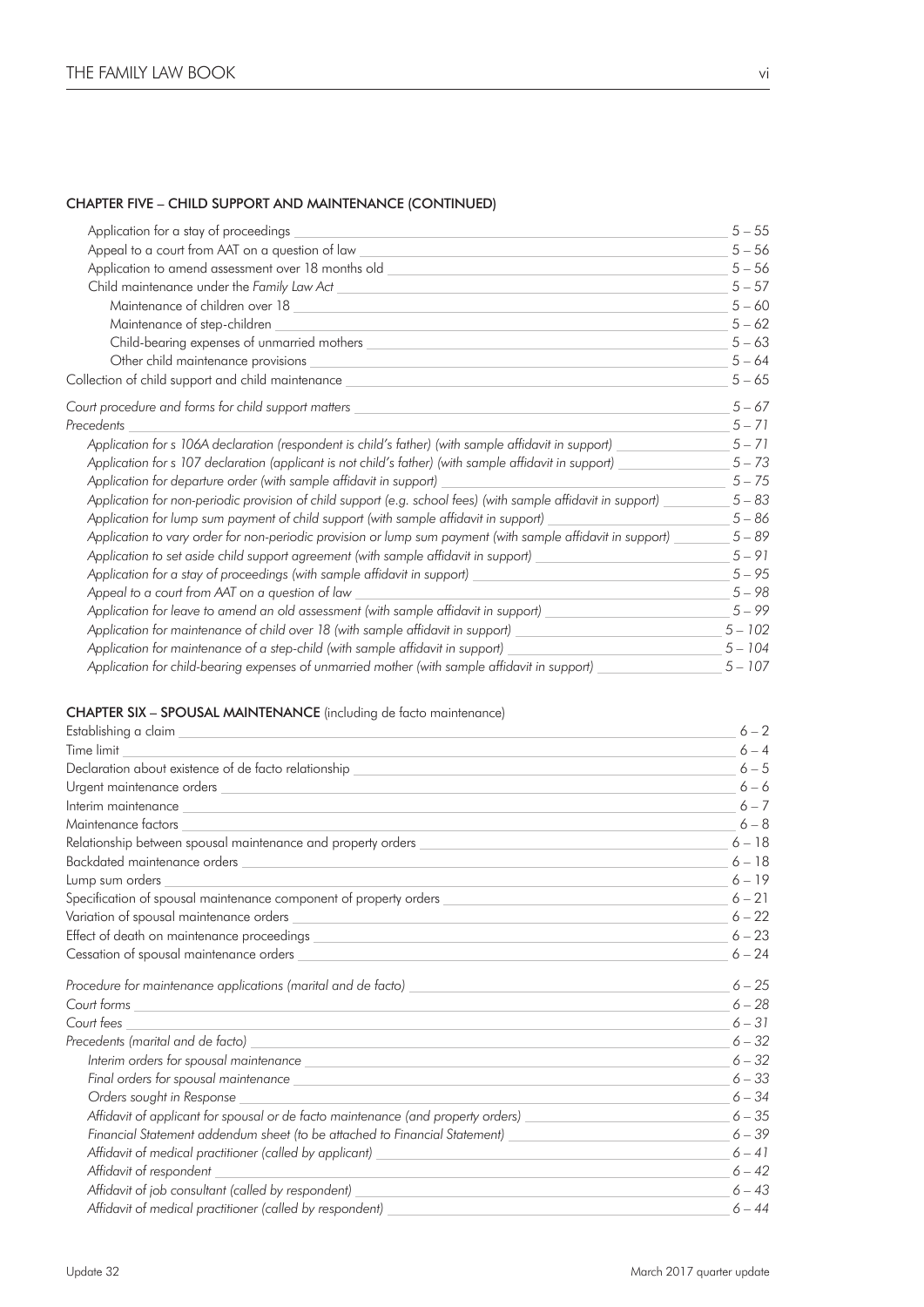## CHAPTER SEVEN – PROPERTY

| Jurisdiction                                                                                                                                                                                                                         | $7 - 3$   |
|--------------------------------------------------------------------------------------------------------------------------------------------------------------------------------------------------------------------------------------|-----------|
| Time limit                                                                                                                                                                                                                           | $7 - 3$   |
| Lawyers' obligations                                                                                                                                                                                                                 | $7 - 4$   |
| Parties' duty of disclosure                                                                                                                                                                                                          | $7 - 4$   |
| Partial property settlements                                                                                                                                                                                                         | $7 - 5$   |
| Declaration about existence of de facto relationship                                                                                                                                                                                 | $7 - 7$   |
|                                                                                                                                                                                                                                      | $7 - 8$   |
|                                                                                                                                                                                                                                      | $7 - 14$  |
| Factors to be taken into account                                                                                                                                                                                                     | $7 - 14$  |
| The four steps in determining a property dispute                                                                                                                                                                                     | $7 - 16$  |
| Identify and value the net property                                                                                                                                                                                                  | $7 - 17$  |
| Assess contributions                                                                                                                                                                                                                 | $7 - 26$  |
| Assess s 75(2) (or, for de facto claims, s 90SF(3)) factors                                                                                                                                                                          | $7 - 36$  |
| Effect of proposed order on a party's earning capacity __________________________                                                                                                                                                    | $7 - 42$  |
| Treatment of superannuation (marital and de facto)                                                                                                                                                                                   | $7 - 43$  |
| What orders should be made for a just and equitable outcome? ____________________                                                                                                                                                    | $7 - 57$  |
| Property settlement calculation                                                                                                                                                                                                      | $7 - 58$  |
| Specify spousal maintenance component of property orders _______________________                                                                                                                                                     | $7 - 64$  |
| CGT, income tax, GST and stamp duty                                                                                                                                                                                                  | $7 - 65$  |
| Adjournment of property proceedings                                                                                                                                                                                                  | $7 - 70$  |
| Leave to extend time for issuing property (or maintenance) proceedings                                                                                                                                                               | $7 - 71$  |
| Setting aside or varying property orders                                                                                                                                                                                             | $7 - 73$  |
| Enforcement of property orders                                                                                                                                                                                                       | $7 - 77$  |
| Transactions to defeat claims                                                                                                                                                                                                        | $7 - 79$  |
| Effect of death on property proceedings                                                                                                                                                                                              | $7 - 80$  |
| Bankruptcy and family law proceedings _                                                                                                                                                                                              | $7 - 81$  |
| Creditors and other third parties                                                                                                                                                                                                    | $7 - 82$  |
| Procedure for property matters (marital and de facto)                                                                                                                                                                                | $7 - 85$  |
| Court forms                                                                                                                                                                                                                          |           |
|                                                                                                                                                                                                                                      | 7 – 92    |
| Court fees                                                                                                                                                                                                                           | $7 - 96$  |
| Precedents (marital and de facto)                                                                                                                                                                                                    | $7 - 97$  |
| Family dispute resolution letter (if child matters also involved)                                                                                                                                                                    | $7 - 97$  |
| First letter to other party or their lawyer                                                                                                                                                                                          | 7 – 98    |
| Letter to your client                                                                                                                                                                                                                | $7 - 99$  |
| Letter to other party or their lawyer as to valuation                                                                                                                                                                                | 7 – 99    |
| Joint letter to valuer (FCC)                                                                                                                                                                                                         | $7 - 99$  |
| Joint letter to valuer (Family Court)                                                                                                                                                                                                | $7 - 100$ |
| Pre-action letter to other party or their lawyer (Family Court) ________________                                                                                                                                                     | $7 - 101$ |
| Interim orders (marital and de facto)                                                                                                                                                                                                | $7 - 102$ |
| Consent order for payment to each party towards interim costs                                                                                                                                                                        | $7 - 102$ |
|                                                                                                                                                                                                                                      | $7 - 102$ |
|                                                                                                                                                                                                                                      | $7 - 103$ |
| Inspection or seizure of documents or other property ___________________________                                                                                                                                                     | $7 - 103$ |
| Leave to proceed out of time<br><u> 1980 - Johann Barbara, martin amerikan basal da</u>                                                                                                                                              | $7 - 103$ |
| Final orders (marital and de facto) <b>contract the contract of the contract of the contract of the contract of the contract of the contract of the contract of the contract of the contract of the contract of the contract of </b> | $7 - 104$ |
| Final property orders                                                                                                                                                                                                                | $7 - 104$ |
| Superannuation orders (courtesy of Stephen Bourke) <b>Superannual Constanting Constanting Constanting Constanting</b>                                                                                                                | $7 - 112$ |
| Setting aside or variation of property order <b>Setting and Setting aside or variation</b>                                                                                                                                           | $7 - 128$ |
| Affidavits (marital and de facto)                                                                                                                                                                                                    | $7 - 129$ |
| Financial Statement addendum sheet (to be attached to Financial Statement)                                                                                                                                                           | $7 - 130$ |
| Affidavit of either party seeking marital or de facto property (and maintenance) orders                                                                                                                                              | $7 - 132$ |
| Affidavit in support of application for leave to proceed out of time                                                                                                                                                                 | $7 - 145$ |
| Affidavit in support of application for variation of property order _                                                                                                                                                                | $7 - 151$ |